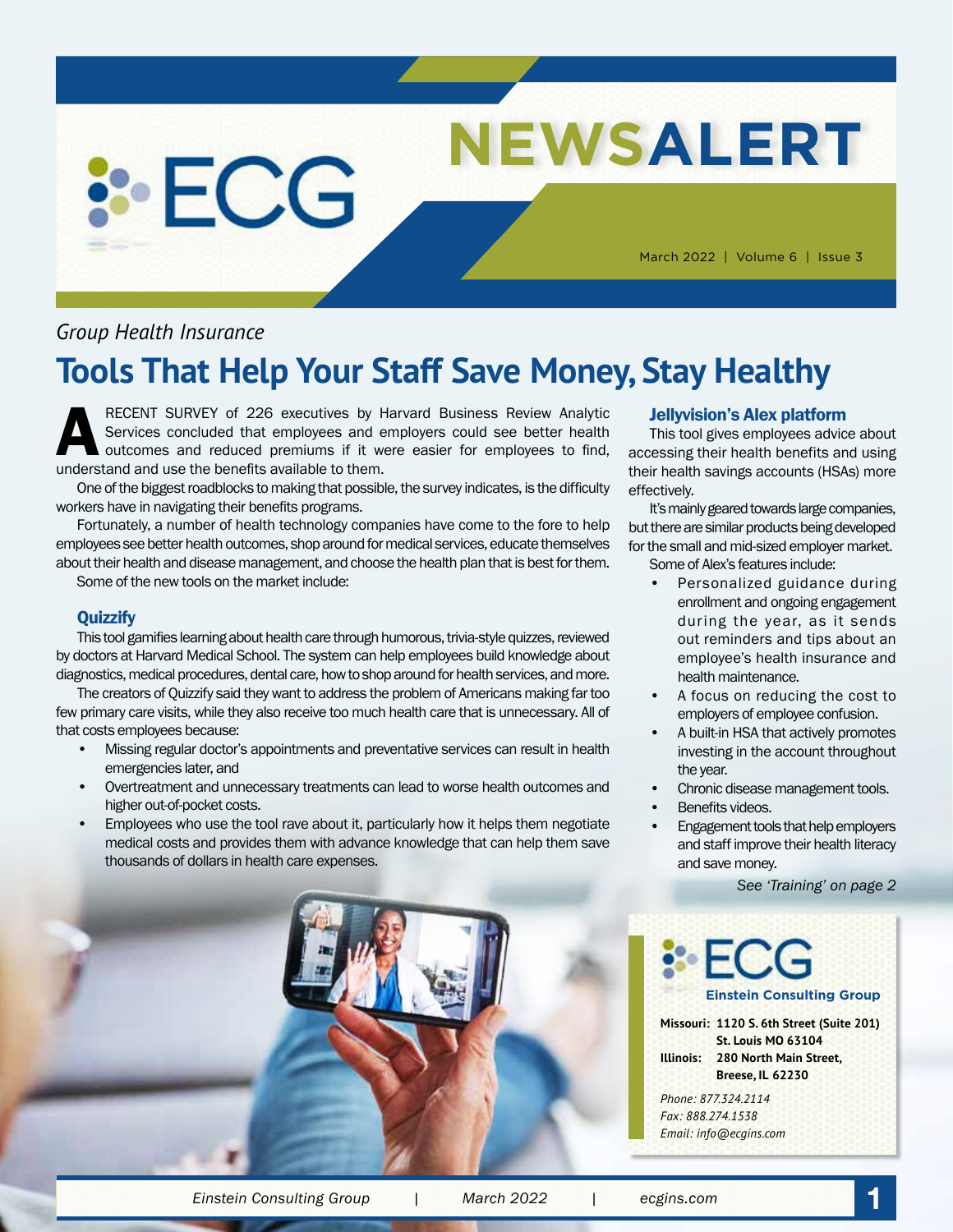#### *Growing Risk*

# **Your Staff Are Susceptible to Medical Identity Theft**

EDICAL-RELATED identity theft accounted for 43% of all identity theft in the United States in 2020, according to the Identity Theft Resource Center.

And the majority of documents criminals steal are the same ones your employees receive from their group health insurers. If an employee becomes a victim of medical identity theft it can take them years to undo the damage, particularly if their identity is stolen in the process.

That's why it's important for any employer with a group health plan to warn its staff about the importance of safeguarding their medical and health insurance information, including plan information and health insurance cards.

Medical identity theft is when someone uses another person's personal information – like their name, Social Security number, health insurance account number or Medicare number – to see a doctor, get prescription drugs, buy medical devices, submit claims with the victim's insurance provider, or get other medical care.

If the thief's health information is mixed with the victim's, it could affect the medical care the victim is able to receive, or the health insurance benefits they are able to use. It could also hurt their credit.

People often learn they are victims of such fraud when they get a medical bill or a notice from their health insurance company about what will be covered for a procedure they never went in for.

#### Alert your staff

The most important advice for your staff is that they should take good care of their health insurance card. This includes:

- Cutting up their old card when they receive a new one.
- Reporting a loss immediately to their insurance company if the card is lost or stolen.

Your employees should also keep their medical records, health insurance records and any other documents with medical information in a safe place. They should also keep their prescriptions and medicine bottles in a safe place.

#### How to identify fraud

The Federal Trade Commission recommends being on the lookout for the following:

- You get a bill from your doctor for services you didn't get.
- You notice errors in your Explanation of Benefits statement, like services or prescriptions you didn't get.
- You get a call from a debt collector about a medical debt you don't owe.
- You review your credit report and see medical debtcollection notices that you don't recognize.
- You get a notice from your health insurance company saying you reached your benefit limit.
- You are denied insurance coverage because your medical records show a pre-existing condition you don't have.

#### Action steps

If you think someone is using your personal information to see a doctor, get prescription drugs, buy medical devices, submit claims with your insurance provider, or get other medical care, you can take steps to limit the damage.

If you notice something out of the ordinary in your insurance billing, you should contact your insurance company to notify them. You may also need to ask for all of your recent records and go through them to look for anomalies.  $\clubsuit$ 



*Continued from page 1*

# *Provide Training for Any Benefit Tool You Roll Out*

#### League

This online tool and app is designed to help your employees choose which health plans are best for them, and to identify health risks and help them access preventative care.

The main features for employees include:

- Digital wallet for their HSA funds.
- Marketplace where your staff can book doctor's appointments and access discounts on services and products.
- Access to a registered nurse directly via video chat.
- They receive nudges regarding healthy behavior or recommendations for health screenings or procedures.

#### The takeaway

Online or digital tools alone won't work for every worker. Some need a more human-centered approach to help them understand their benefits, how to get the most out of them and improve their health.

But tools like the above can go a long way towards educating them about their health and health benefits.

While many of your workers will easily adopt electronic price transparency tools, others will need time to get used to them. It's important that you provide training for any benefit tool you roll out, and also leave the door open for employees to access one-on-one advice so they can make the right choices.  $\mathbf{\hat{*}}$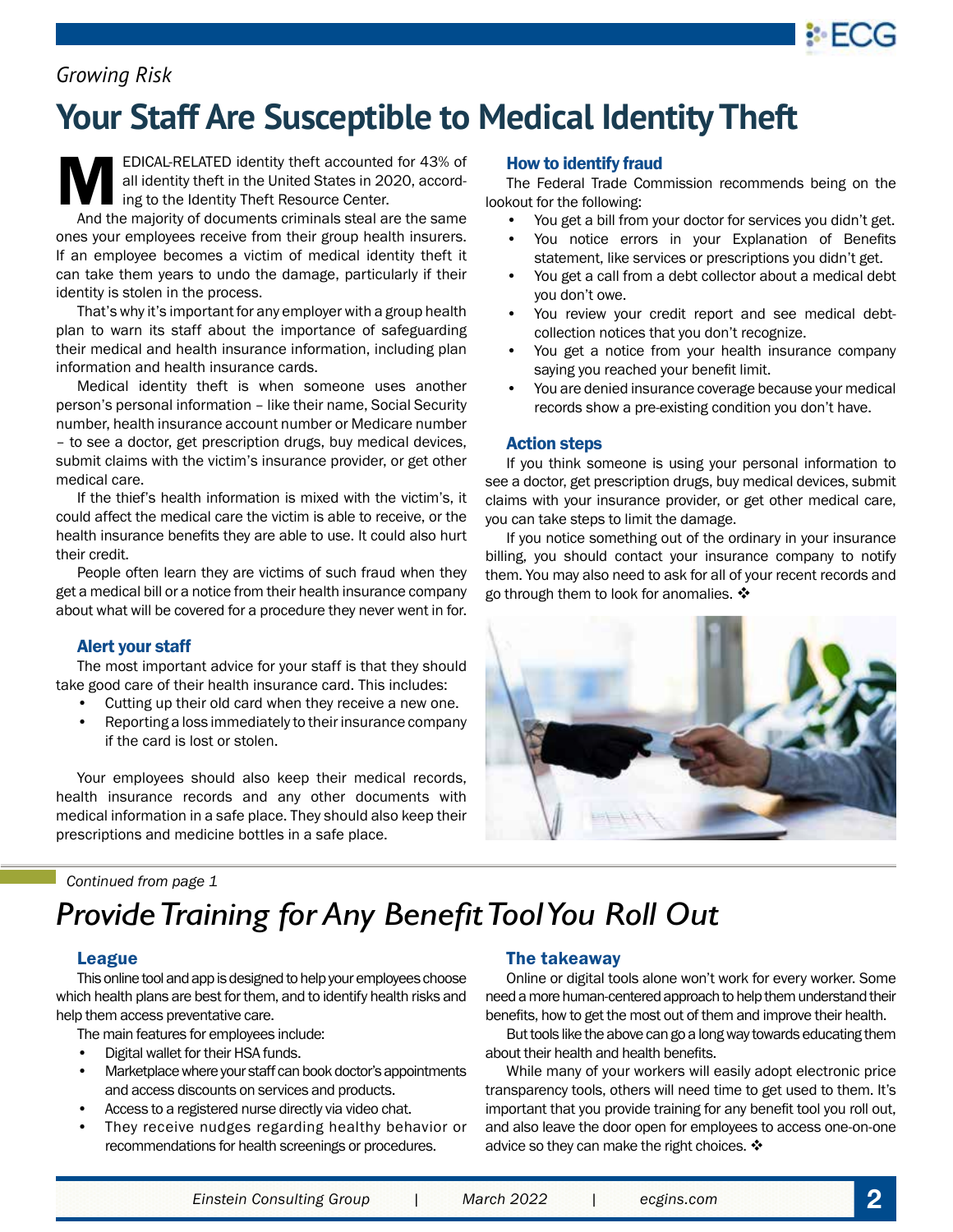

#### *ACA Changes*

## **Rules Expand Services Covered with No Cost-Sharing**

HE DEPARTMENT of Health and Human Services has issued some new "frequently asked questions" for its Affordable Care Act pages, and new guidelines that require group health plans to expand what they are required to cover with no cost-sharing.

The new FAQs and rules by the HHS will require health plan sponsors to ensure that their health plans have made the necessary policy changes to comply with the new guidance. It's also important that employers inform their employees about these rule changes so they know of the added services and treatments that are available without out-of-pocket costs on their part.

Here's a rundown of the new rules.

#### Colonoscopy rules

Under current Affordable Care Act rules, non-grandfathered health plans are required to cover without cost-sharing regular colorectoral screening starting at the age of 50 and through the age of 75. That includes:

- Required specialist consultant prior to the screening procedure;
- Bowel preparation medications for the screening procedure;
- Anesthesia services for a colonoscopy;
- Polyp removal performed during a colonoscopy; and
- Any pathology exam on a polyp biopsy performed as part of the screening procedure.

The new rules extend that coverage to people between the ages of 45 and 49 if they get abnormal results from a stool-based test.

These new rules take effect on health plan years that start on or after May 31, 2022. That means most people won't see the changes until Jan. 1, 2023 since most plans run on calendar years.

#### Coverage of contraceptives

The ACA requires non-grandfathered health plans to cover FDAapproved contraceptives with no cost-sharing.

However, the HHS says it's been receiving complaints about health plans sometimes denying some of these FDA-approved services despite the patients' doctors determining it to be of medical necessity. In some cases the insurer is requiring patients to try other services first or fail in their use of other services before approving use of the FDA-approved contraceptive method.

The HHS is reminding plans and insurers of their obligation to cover these contraceptives, regardless of if they are in the current FDA Birth Control Guide or not, as it does not include every FDAapproved method.

#### Other changes

HHS guidelines allow for certain breastfeeding services and supplies to be covered with no cost-sharing. There are a number of services and supplies already covered, but the new guidelines add coverage for double breast pumps.

The HHS also approved a new guideline aiming to prevent and reduce obesity in midlife women (ages 40 to 60) through counseling with no cost-sharing required.

The HHS has also issued new guidelines requiring universal screening for suicide risk for individuals ages 12 to 21. There are also new guidelines for assessing risks for cardiac arrest or death for individuals ages 11 to 21 and assessing risks for hepatitis B virus infection in newborns to 21-year-olds.

These two are services that would have to be covered with no out of pocket costs to the insured patient.  $\cdot\cdot\cdot$ 

> **WEIGHT CONTROL HELP:** New rules require insurers to provide counseling to help midlife women prevent and reduce obesity.

Produced by Risk Media Solutions on behalf of Einstein Consulting Group. This newsletter is not intended to provide legal advice, but rather perspective on recent regulatory issues, trends and standards affecting health insurance, voluntary benefits, 401(k) plans and other employee benefits. Please consult your broker or legal counsel for further information on the topics covered herein. Copyright 2022 all rights reserved.

*Einstein Consulting Group | March 2022 | ecgins.com* **3**